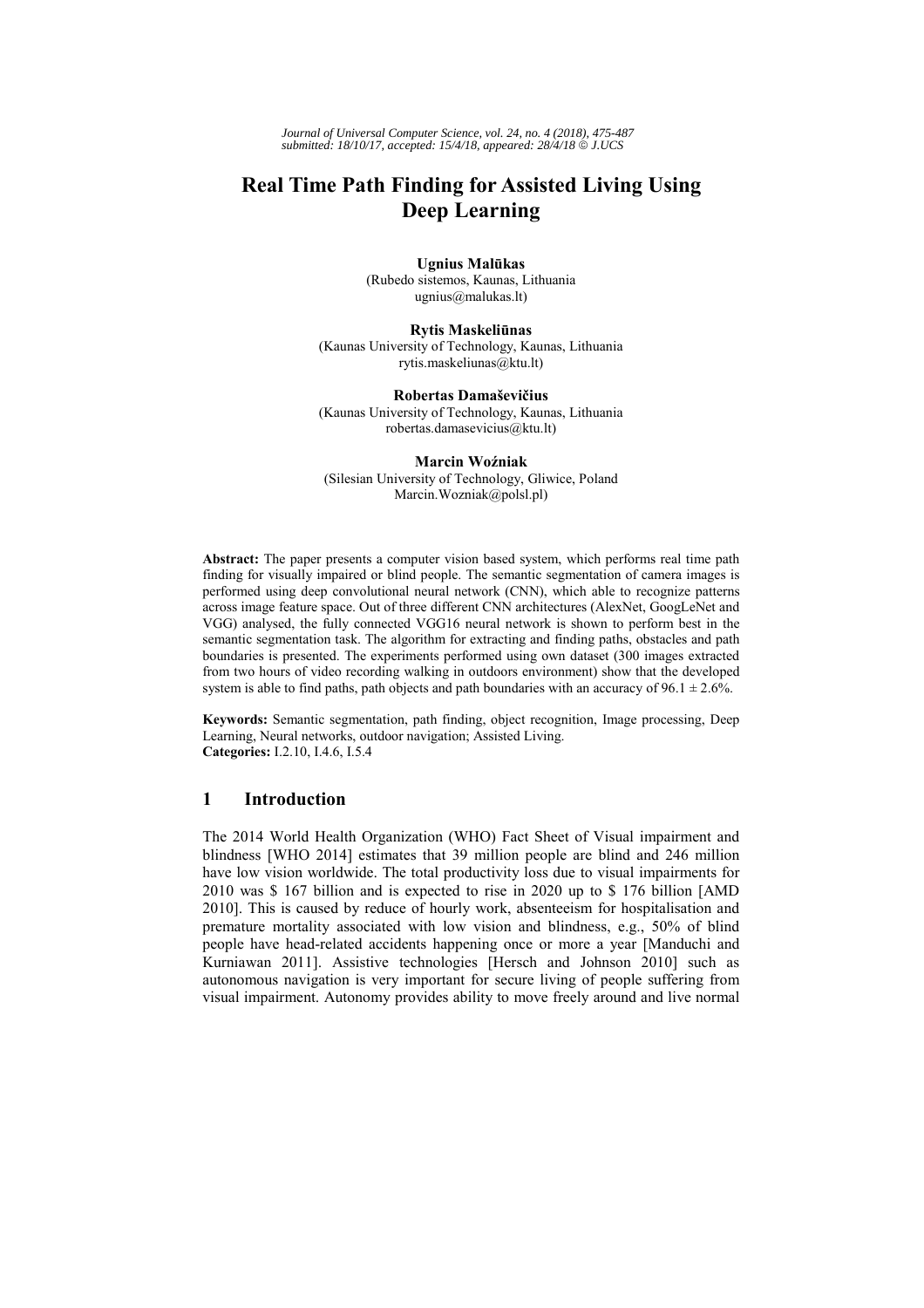daily life, while without freedom of movement, visually impaired people depend on the assistance of other people or even guide dogs. Recognition of activities can provide valuable information on health, wellbeing, and fitness of monitored persons outside a hospital setting [Damasevicius et al. 2016]. As visually impaired people are prone to a higher number of accidents in daily life, because of difficulties of walking outdoors, finding the path, avoiding obstacles and pedestrians, is important. Current research on obstacle avoidance aids for the visually impaired is mostly based on ultrasound sensors (see, e.g., [Shin and Lim 2007]). The use of such systems are often hindered by the need of carrying cumbersome equipment and the quality of recognition is degraded from noise interference and mirror effects.

Using Global Positioning System (GPS) for outdoor navigation assistance suffers from low accuracy in city environment, signal loss due to multi-path effect, blocking from to the presence of buildings or trees [Rodrigues et al. 2012]. As the accuracy of commercial GPS is limited to about 20 m, visually impaired users can face danger when walking in unfamiliar urban environment [Loomis et al. 2001].

Radio-frequency identification (RFID) help blind people to walk without being accompanied while using touching clues such as smart canes [Nassih et al. 2012]. While RFID based recognition is unaffected by poor lighting or other constraints that hinder the efficiency of other systems, there are other problems related to dependence upon battery lifetime, slow reaction time and floor-level detection.

Computer vision based systems usually use a monocular or stereo camera or smartphone attached to the chest, shoulder, or mounted on a head [Martınez and Ruiz, 2008; Pradeep et al 2010; Tapu et al. 2013]. Such systems aim to provide an accurate position of a person with respect to his/her environment and other valuable information of the environment such as 3D scene understanding [Geige et al. 2011], and environment mapping [Saez et al. 2005]. Systems requiring minimal or none intervention of an user or a leading persons are preferred for blind people such as a system that estimated depth from a single image based on local depth hypothesis [Praveen and Praily 2013].

More recently, the Kinect sensor has been used for indoor navigation and obstacle avoidance, however, it is not reliable outdoors due to sun illumination that hinders correct depth acquisition [Li et al. 2015].

Multimodal feedback systems provide several output channels (audio, haptic) [see, e.g., [Dakoupolous and Bourbakis 2009]. Communication channels may include range and GPS sensors, 2D vibration vest, and an ear speaker with a speech synthesizer. Information about obstacles in an image in front of a blind person can be transformed (sonified) into auditory feedback to guide a blind user around obstacles [Wörtwein et al. 2016; Sekhar et al. 2016].

In this paper, we present a computer vision based system, which performs real time path finding for visually impaired or blind people. The aim is to investigate and apply a semantic segmentation algorithm capable of recognizing, walk paths, routs, and various objects in the visual material. The rest of the paper is organized as follows. Section 2 reviews the state-of-the-art methods of semantic segmentation based on using Convolutional Neural Networks. Section 3 describes the proposed method for image segmentation. Section 4 presents the experimental results considering challenging real-world road environments with independent moving objects. Finally, Section 5 concludes the article and discusses future work.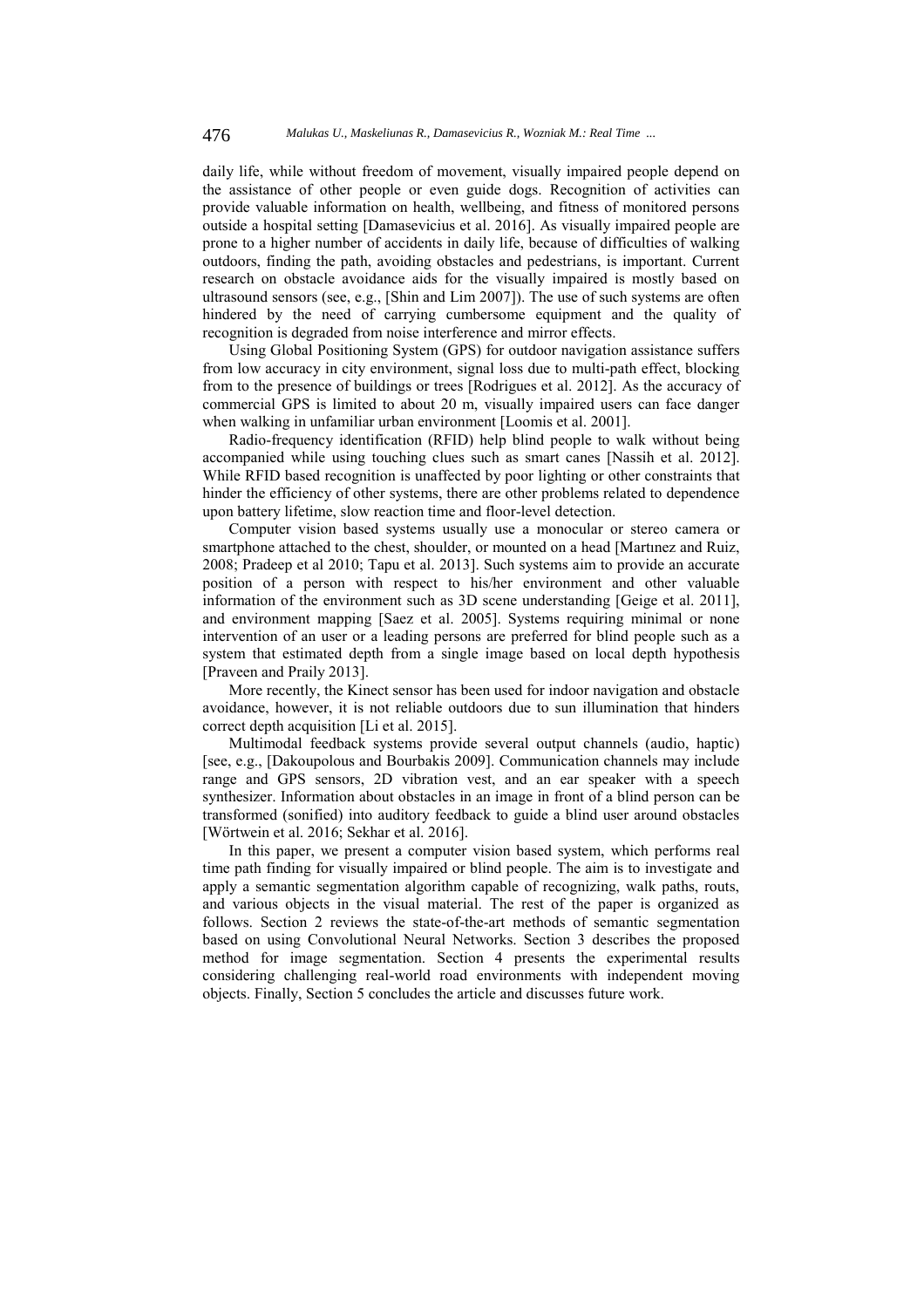## **2 State-of-the-Art of semantic segmentation using Convolutional Neural Networks**

Semantic segmentation seeks to find meaningful regions in the processed images, and then assign them to a specific class based on the characteristics of each pixel [Long et al. 2015]. The image recognition system uses a problem-solving algorithm based on the use of a deep neural network (NN) that allows to store information about the features inherent to the image, to process it, compare it with each other, and to use collected information in a similar situation. The neural network discovers common features and features of the objects in an image. The use of a neural network to segment objects in pictures and to examine how features discovered by objects travel through various neuronal network architectures is a prerequisite for the transfer of complex human perception processes into the computer space and the ability to develop smart applications for assisted living environments such as, e.g., for inferring user behaviours and intents [Fornaia et al. 2015].

The extraction and classification of image features has always been important for computer vision [Gabryel and Damaševičius, 2017]. Currently, Convolutional Neural Networks (CNN) [LeCun and Bengio 1995] are considered as top selection for classification architecture in semantic segmentation systems. CNNs are neural networks specifically designed to accept 2-dimensional input data such as images. In at least one layer of the network, the 2D convolution of a 2-dimensional image with a 2-dimensional kernel, given by the following equation, must be present:

$$
C(i, j) = (I * K)(i, j) = \sum_{m} \sum_{n} I(m, n) K(i - m, j - n)
$$
 (1)

A typical convolutional neural network is mainly composed of input layer, convolution layer, downsampled layer (pool layer), all connection layer and output layer. An important part of the layered architecture is a filter (or kernel), i.e., an operator applied to the image to obtain activation maps, i.e., regions where features specific to the kernel have been detected in the input. The output of the convolution operation is usually run through a nonlinear activation function and then further modified by means of a pooling function, which replaces the output in a certain location with a value obtained from nearby outputs. This pooling function helps make the representation learned invariant to small translations of the input and performs subsampling of the input data. Common CNN architecture alternates convolution and subsampling layers. Deep CNN reduce the dimensionality of image by increasing the number of hidden layers (convolutional layers and sampling layers), and extracts the sparse image features in a low-dimensional space.

Most known examples of CNNs are AlexNet [Krizhevsky et al. 2012] and GoogLeNet [Szegedy et al. 2015]. Alexnet has only eight layers, while the first five layers are convolutional layers followed by fully connected layers. GoogLeNet is more complex and has 22 layers and an inception module. The inception module consists of a Network in Network (NiN) layer, a pooling operation, a large-sized convolution layer, and small-sized convolution layer, computed in parallel and followed by  $1 \times 1$  convolution operations to reduce dimensionality.

VGGNet [Simonyan and Zisserman 2014] consists of up to 19 layers, but a number of parameters is prevented from being increased drastically by using small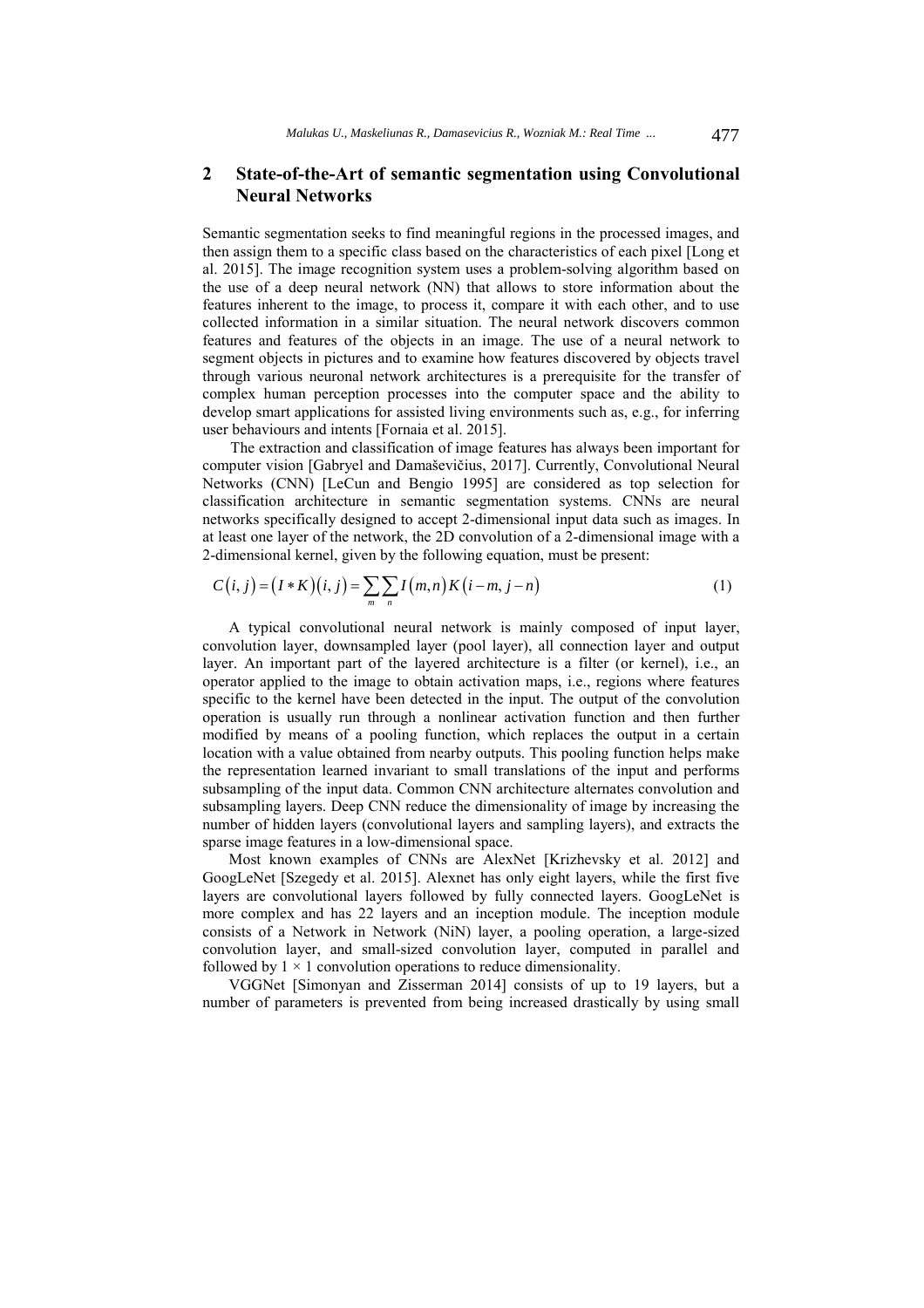receptive fields (3x3 and 1x1 filters). Currently, the VGG model is often used because the neural network is simple and works very well in classifying and localizing tasks.

ResNet [He et al. 2016] is a 152 layer ultra-deep network architecture. It is based on the residual module (ResNet-blocks), which introduce skip or shortcut connections, and make it easy for network layers to represent the identity mapping. Rather than learning an output function, the residual block only learns the residual, thus allowing NN models to be trained effectively.

SegNet [Badrinarayanan et al. 2015] architecture consists of several stages. The decoder stage of SegNet has a set of upsampling and convolution layers which are at last followed by a softmax classifier to predict pixel-wise labels for an output. Each upsampling layer in the decoder stage corresponds to a max-pooling one in the encoder part. Those layers upsample feature maps use max-pooling indices from their corresponding feature maps in the encoder phase. The upsampled maps are then convolved with a set of trainable filter banks to produce feature maps. When the feature maps have been restored to the original resolution, they are fed to the softmax classifier to produce the final segmentation

Region-based convolutional neural networks (R-CNNs) [Girschick et al. 2014] share convolutional layers with object detection networks by adding additional layers to evaluate the objectness scores at each location on a regular grid. Selective Search generates regions with the highest probability of containing an object. Then these regions are submitted to a trained CNN that extracts a feature vector for each region, which is further used for classification.

Fully Convolutional Network (FCN) [Long et al. 2015] is trained by using endto-end training (data input directly related to data output) and the "pixel by pixel" principle, semantic segmentation is a modern technology that does not require further processing of data. Existing neural networks, which are fully interconnected and, at the same time, convolutional, are able to find densities that are of the same dimensions as inputs. Training and getting results are performed simultaneously with the use of Feedforward principle when data is transmitted to the neural network and backpropagation when errors are calculated and neural network weights are updated. The upsampling of pixels opens up the ability to get a "pixel by pixel". Fully Convolutional Networks extend the ordinary conventional convolutional neural networks, since instead of a particular result (for example, the classification result) it is possible to obtain the output result as same dimensions as the input image.

## **3 Method**

### **3.1 Model and architecture of neural network**

VGG16 neural model (Figure 1) have been modified to FCN-VGG16 neural network. The VGG16 model is characterized by its simplicity, since it only goes deep by using convolutional operations and does not have a network in network as the GoogLeNet neural model. The fourth (pool4) and fifth (pool5) max pooling layers were extracted from the VGG16 Neural Network for the segment result of this project. The fifth max pooling layer and the eighth fully-connected layer (score\_fr) were combined in order to obtain an intermediate result that contains a small-dimensional segmentized view. After that, the result is doubled to match the size of the pool4 layer. The modified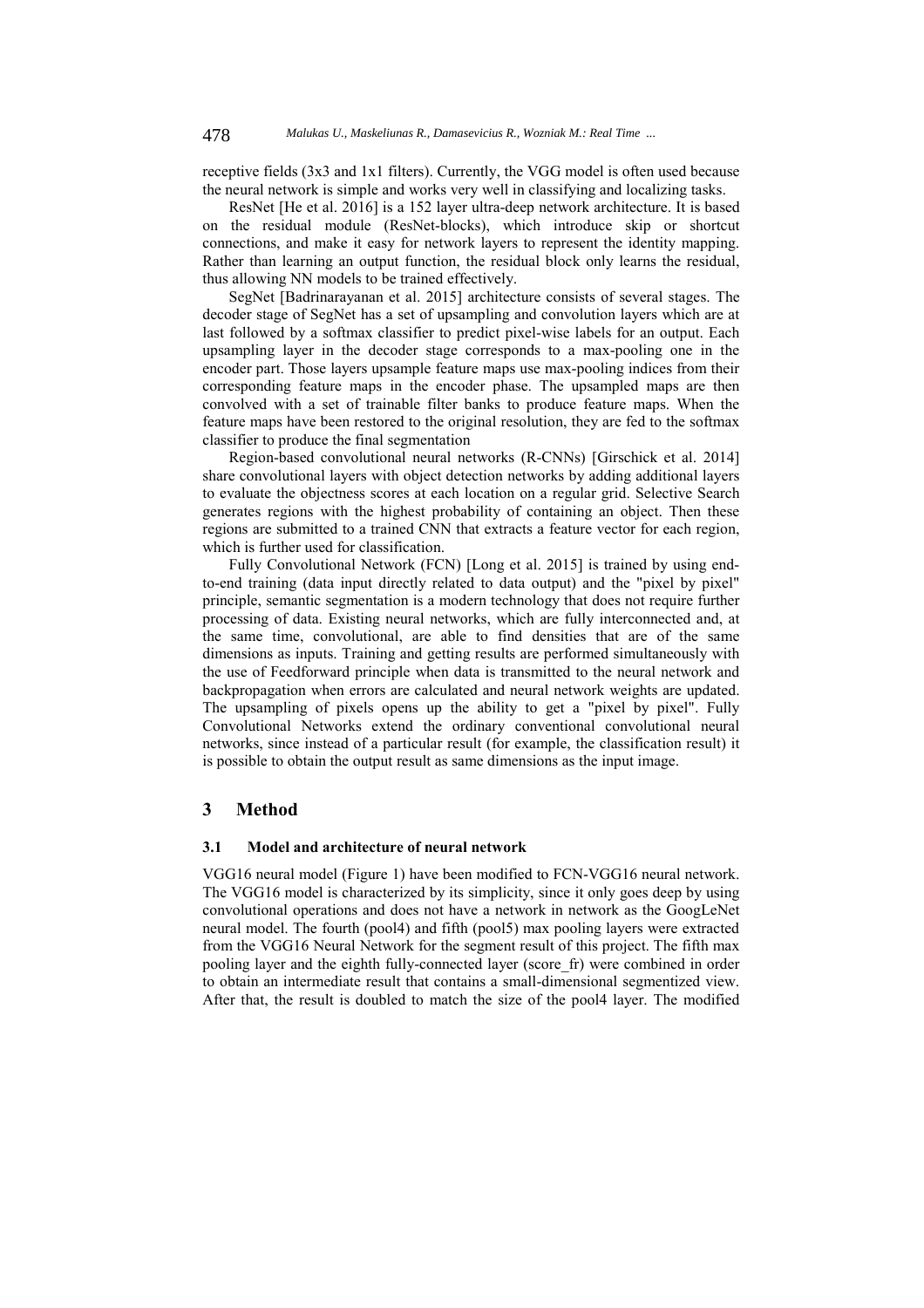pool4 layer, in turn, also has a certain intermediate segmental image, which is then spun so that the resulting result would not be angled (pixeled). Finally, pool4 and pool5 layers with segmented views are summed.



*Figure 1: Adapted VGG16 for semantic segmentation scheme* 

#### **3.2 Teaching**

By doing training of neural network, it is necessary to choose a proper loss minimization function which helps to achieve result how good the neural model training was. Here we use cross entropy as loss function:

$$
L = \frac{1}{N} \sum_{i=1}^{N} E(\sigma_i, g_i)
$$
\n<sup>(2)</sup>

here  $L$  – loss minimization function, which is the mean of cross entropies,  $N$  – class number, and  $g_i$  – input, and E is cross entropy:

$$
E(\sigma, g) = -\sum_{i=1}^{K} g_i \ln(\sigma(z_i)_k)
$$
\n(3)

here  $z_i$  – intermediate result,  $g_i$  – input, and  $\sigma_i$  – softmax activation function:

$$
\sigma(z)_j = \frac{e^{z_j}}{\sum_{k=1}^K e^{z_k}}
$$
\n(3)

here  $\sigma(z)_i$  – softmax activation function,  $z_i$  – neuron weight and input product, e – mathematical constant. Softmax activation function helps to categorize inputs into probabilistic categories.

Cross entropy works like statistical distance measure: the lower the value of entropy, the closer the predicted class is to the correct class, and the greater the entropy value, the further the statistical distance is to the incorrect class.

$$
z_j = w_j^\top \cdot x \tag{4}
$$

here  $z_j$  – weight and neuron product,  $w_j^T$  – neuron weights,  $x$  – input.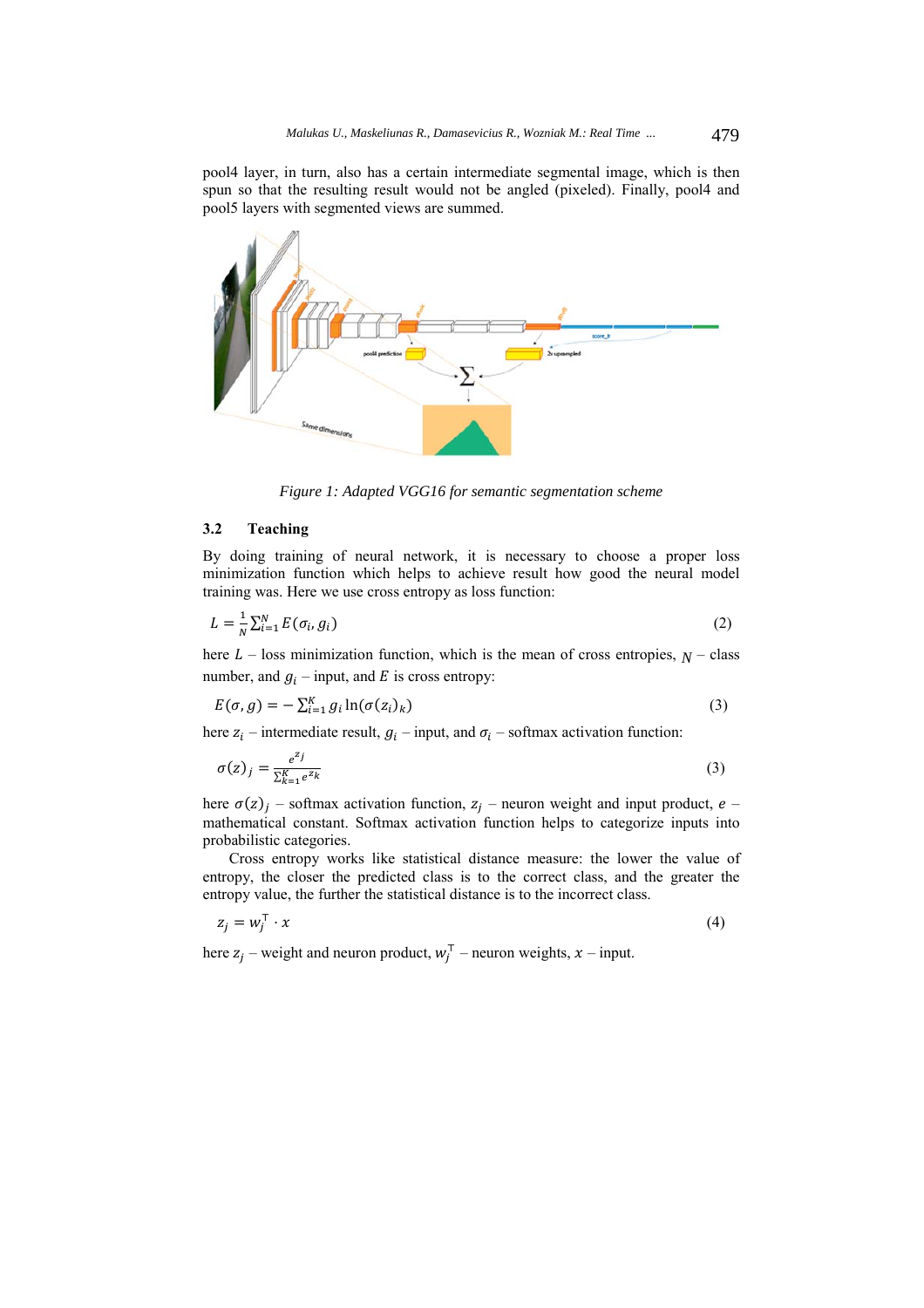480 *Malukas U., Maskeliunas R., Damasevicius R., Wozniak M.: Real Time ...*

The optimization method helps minimize the loss function. We use the Adam optimization algorithm, which has been demonstrated to perform well in solving various problems and is very versatile in the formation of neuronal models [Kingma].

## **4 Experiments**

#### **4.1 Dataset**

We use the VGG16 neural network trained on the ImageNet data set [Deng]. ImageNet is a platform that contains a large database of photos with their descriptions. ImageNet's dataset consists of over 14 million text-wrapped photos that are categorized into more than 22,000 categories.



*Figure 2: Examples of images in additional dataset* 

VGG16 neural network has been trained with additional data collected specifically to address obstacle and path finding challenges. Dataset consists of visual material obtained in different seasons, with varying lighting conditions and different pavements. The additional data set consists of 300 different 320x180 sized photos. Objects in each picture can be divided into three classes: 1) path, 2) obstacle, 3) everything else that is neither a road nor an obstacle (road boundaries). Obstacles were those objects that are on the road or touching it, or lying across the road. A sample of images from the additional dataset is given in Figure 2.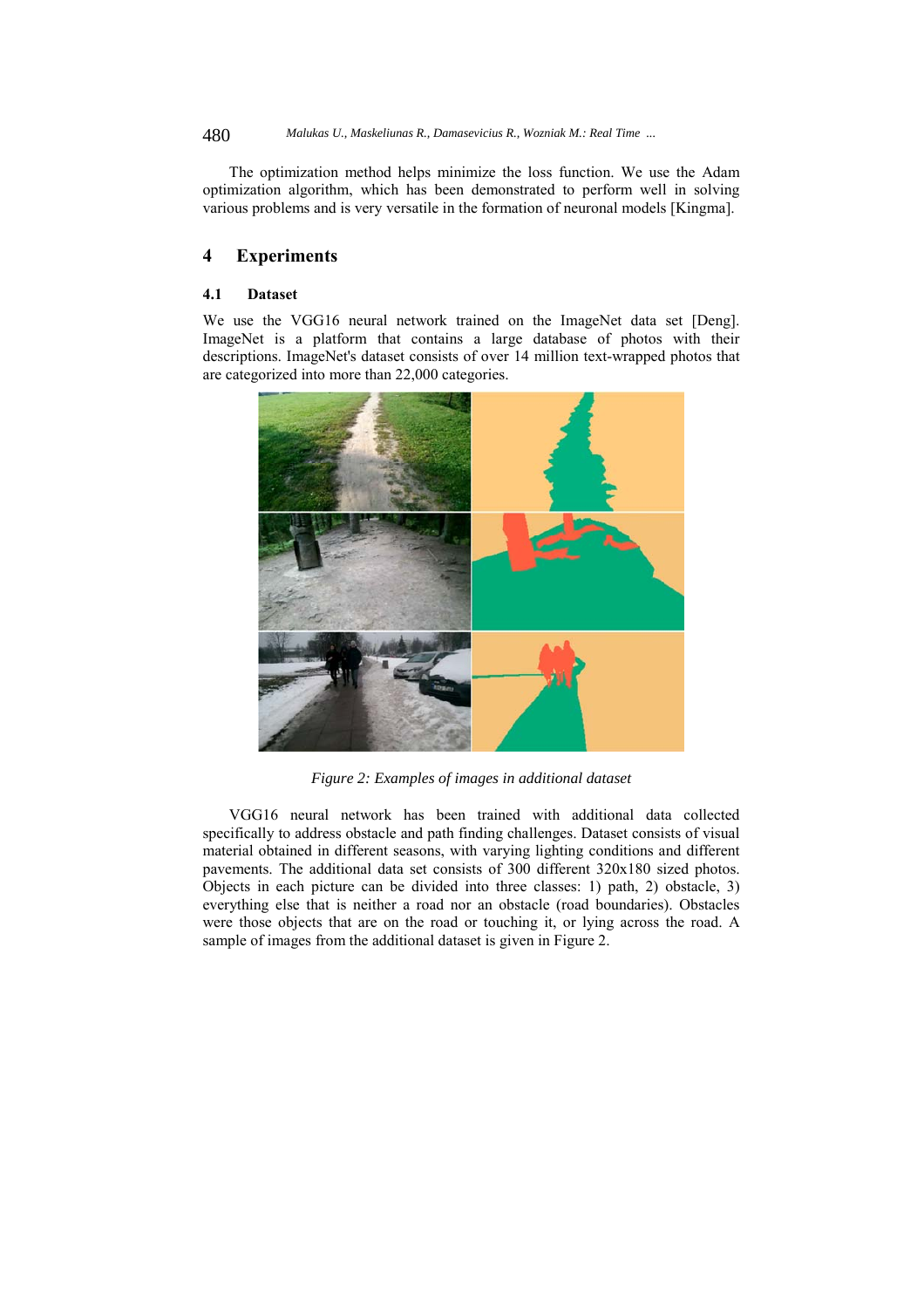#### **4.2 Experimental setting**

The training was performed on a computer with an Intel Core i7-6700 CPU @ 3.40GHz processor, 16 GB of RAM. The video card has no effect on training because it has not been used. The single image processing speed of a neuron model is 105 ms or 9.5 frames per second.

#### **4.3 Generated filters**

During the training, it is very important to pay attention to how neural network can store the features itself. In order to get good results, it is useful to consider the information stored in the filters. Intermediate layers contain information on how well certain neural network operations work. Figure 3 demonstrates how inputs effects the first convolution layer filters. We can clearly see the results of feature detection, and that ReLU activation function worked well.



*Figure 3: Examples of the 1st convolutional layer filters.* 

Note that images of  $11<sup>th</sup>$  convolution layer outputs (filters) are scaled for clearer visualization (see Figure 4). In reality, the dimensions of these filters dimension are much smaller.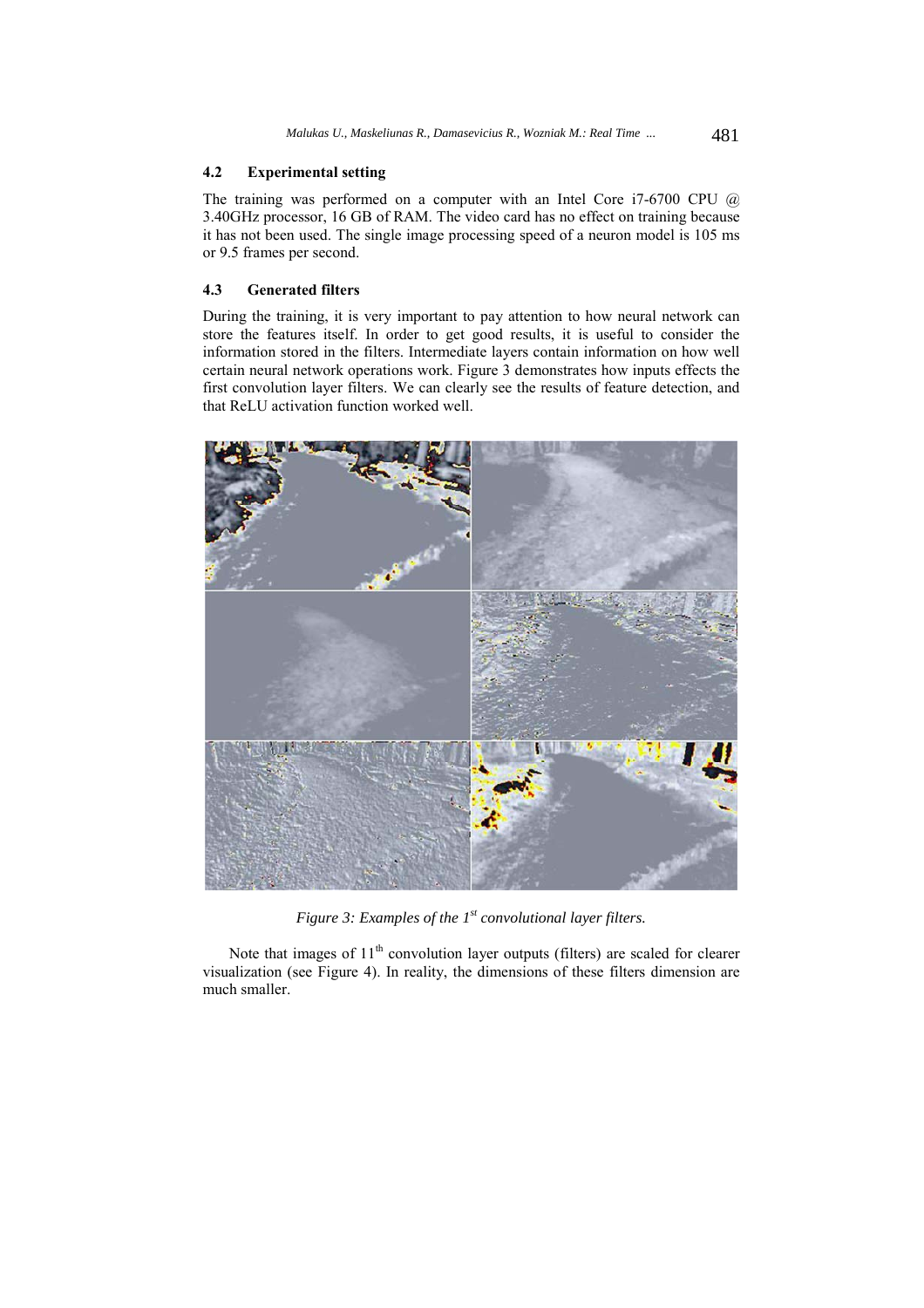

*Figure 4: Examples of the 11th convolutional layer filters.* 

### **4.4 Evaluation**

We have evaluated the accuracy of the model calculated as follows:

$$
A = \frac{1}{N} \sum_{i=1}^{N} D\left(p_i, r_i\right) \tag{5}
$$

here *A* is the accuracy of the instantiated and actual values of the dataset being compared, *N* is the number of units of the dataset to be compared, *D* is the difference between the true value and the% function,  $p_i$  is the result obtained, and  $r_i$  is the actual input, and *D* is the ratio between the received and the true value, *p* is the result obtained, *r* is the actual input as follows:

$$
D(p,r) = \frac{p}{r} \cdot 100\% \tag{6}
$$

For evaluation, a dataset was divided into a training set, a validation set, and testing set.

The training set is constructed from 80% of the dataset, validation – from 10% and testing – from the remaining 10%. Validation and testing sets were not used in the training process. The validation set is used to adjust the model in such a way that the intermediate results are as good as possible. Meanwhile, the testing set is only used to train the model itself, but it is not used either in the training process or in the modification of the model.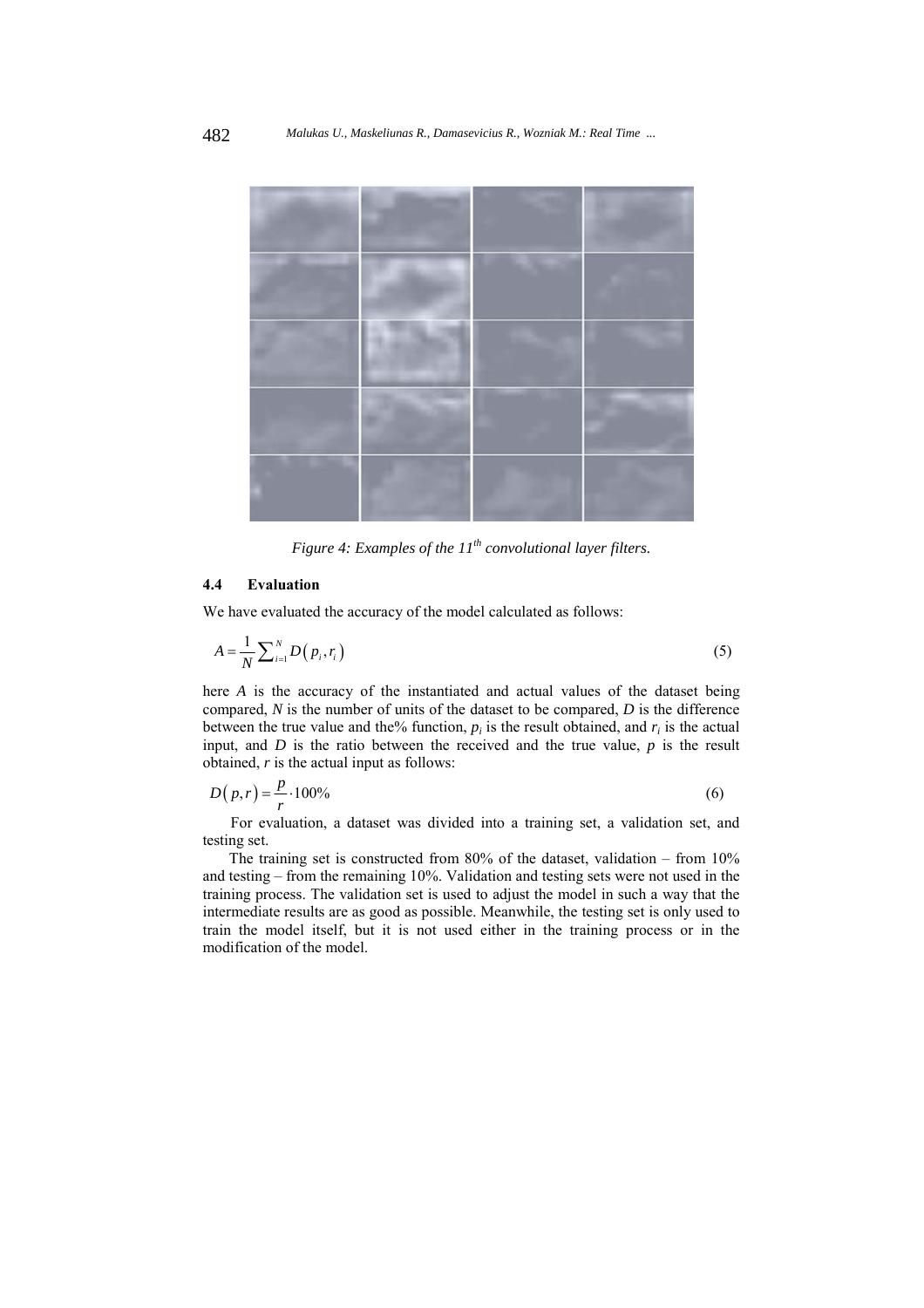#### **4.5 Results**

The standard deviation of the test data set is 2.6%. The standard deviation diagram of the test data set (see Figure 5) shows the accuracy of the images and the standard deviation limits. The accuracy varies between 90.4% and 99.5%.



*Figure 5: Standard deviation diagram of the test data set.* 

In Figure 6, the actual entries images used and the results obtained are presented. In parentheses, the segmentation accuracy compared to the actual input is presented. The real-time results from the implementation of the method is presented in the supplement video, see: https://youtu.be/jTj\_mzeoVm0.

The analysis of the results show that the trained neural model works well (93.3% accuracy) under the following conditions: tile-based path, bright daytime, and cloudy. The obstacles on the sides of the roads have not been found. The results in the daylight environment during an asphalt road in a forest environment are excellent (99.2% accuracy). However, the edges of the grass are found only approximately. During the day, the paved road is found to be 94.9% accuracy, while in the twilight winter conditions the method achieves 97.4% accuracy on an asphalt road. The fallen leaves visible on the photo do not affect the way the track is found. The neural model is able to find people at a bright daytime (98.8% accuracy). The algorithm runs 99.0% accuracy under winter conditions, fog and, and when the road is made of tiles.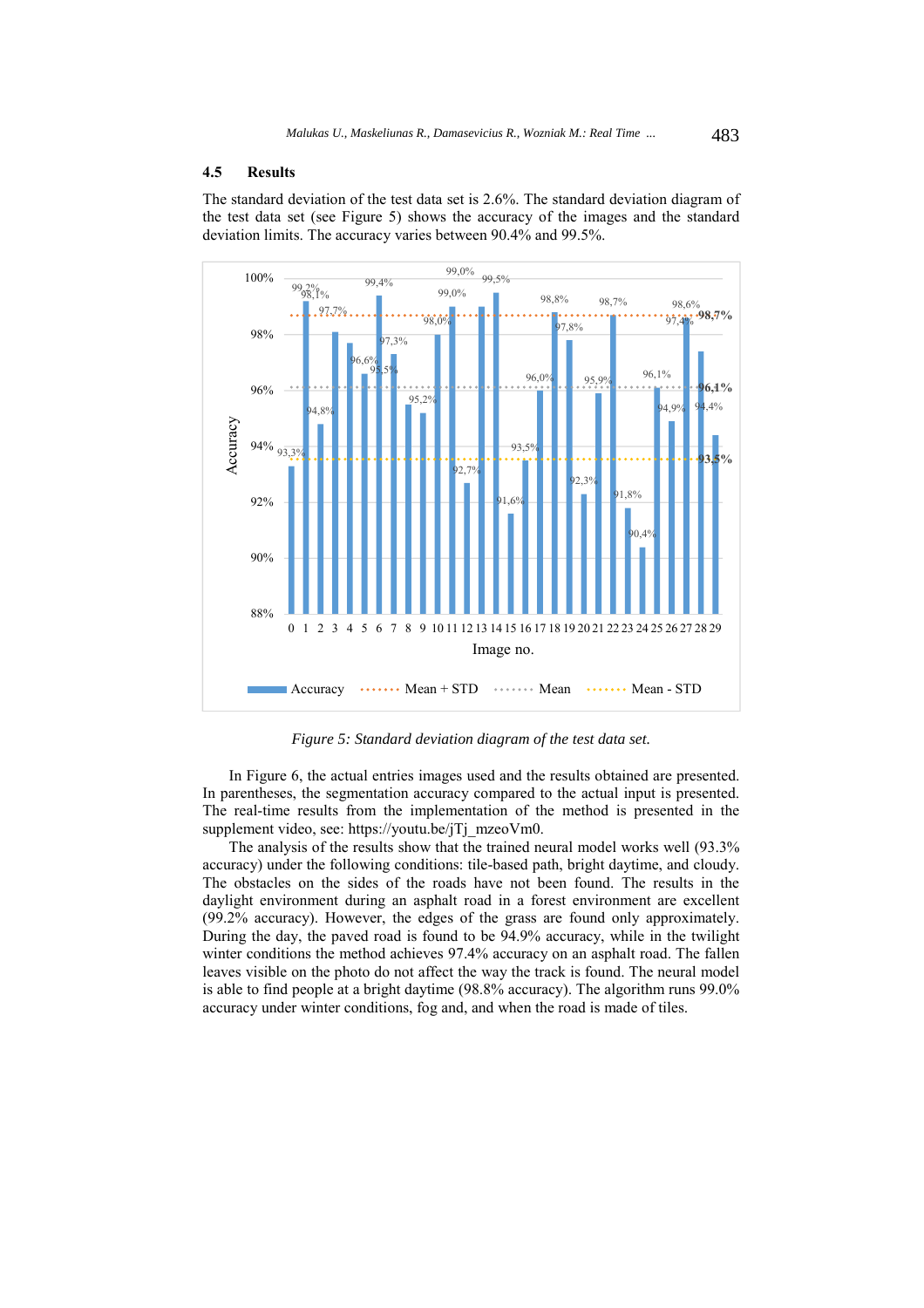

*Figure 6: Examples of results: image (left), ground truth (center) and result (right)*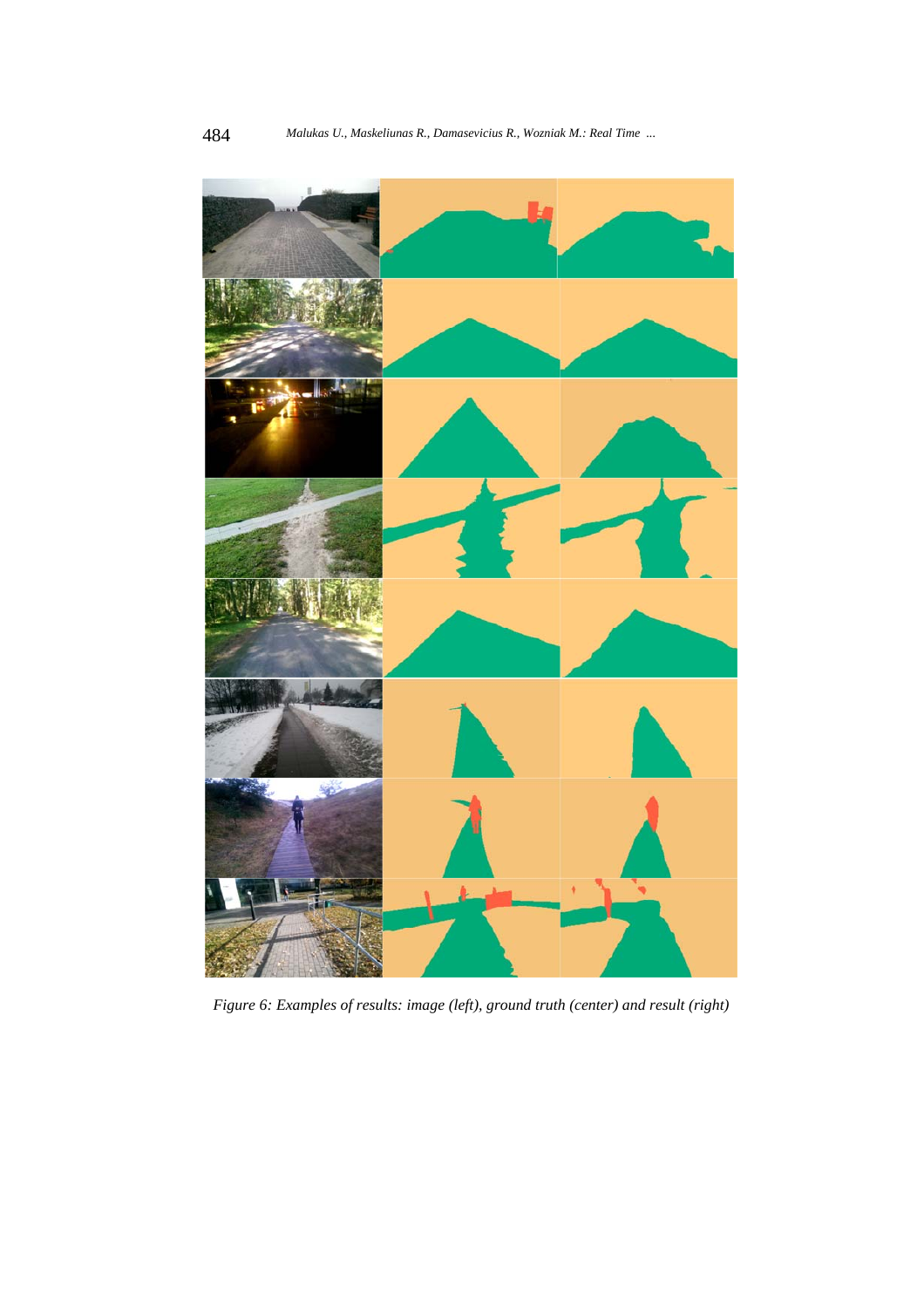#### **5 Conclusions**

The developed computer vision based system for real-time path finding based on fully convolutional neural network VGG16 (FCN-VGG16) presented here has an accuracy at of  $96.1\pm2.6\%$ . The average performance of a single-image model for a model is 105 ms or 9.5 frames per second. Comparing the results of the images, we observed that the system works with similar accuracy under different ambient conditions (lighting, seasonality of the year). The average accuracy using good daylight images is 96.2  $\pm$  2.6%, and the use of photos in the twilight is 95  $\pm$  2.1%. The results indicate that the algorithm works best (97.5  $\pm$  2.4% accuracy) when the image has a clear boundary of the way: the edges of the asphalt road, the snow-covered sideways. The algorithm finds objects poorly when these objects are in the distance (not detecting 20 or more meters away from objects located far away from the camera), are within the boundaries of the channel, or the boundaries are unclear (the trail and its edges are measured). The system is able to distinguish between different paths (tile-based - 96.1  $\pm$  2.8%, wood-based - 95.3  $\pm$  3.5%, asphalted - 97.9  $\pm$  1.5%, trampled by foot - 95.1  $\pm$ 2.2%) under different seasonality (snow -  $98.4 \pm 0.7$ %, leaves dropped by trees - 95.1  $\pm 2.6\%$ ).

The developed system can be used as a digital assistant to ensure higher safety of visually impaired people living and autonomous life.

#### **References**

[AMD 2010] AMD Alliance International, The Global Economic Cost of Visual Impairment, March 2010.

[Badrinarayanan et al. 2015] V. Badrinarayanan, A. Kendall, and R. Cipolla, ..SegNet: A Deep Convolutional Encoder-Decoder Architecture for Image Segmentation", Cvpr 2015, p. 5, 2015.

[Dakopoulos and Bourbakis, 2009] D. Dakopoulos and N. Bourbakis, "Towards a 2D tactile vocabulary for navigation of blind and visually impaired," 2009 IEEE International Conference on Systems, Man and Cybernetics, San Antonio, TX, 2009, pp. 45-51.

[Damasevicius et al. 2016] R. Damasevicius, M. Vasiljevas, J. Salkevicius, and M. Wozniak. Human Activity Recognition in AAL Environments Using Random Projections. Comp. Math. Methods in Medicine 2016: 4073584:1-4073584:17 (2016)

[Deng et al. 2009] J. Deng, W. Dong, R. Socher, L.-J. Li, F.-F. Kai, ImageNet: A Large-Scale Hierarchical Image Database, Conference on Computer Vision and Pattern Recognition, CVPR 2009, 248-255.

[Fornaia et al. 2015] A. Fornaia, C. Napoli, G. Pappalardo, and E. Tramontana. Using AOP Neural Networks to Infer User Behaviours and Interests. In Proceedings of the 16th Workshop "From Objects to Agents", Naples, Italy, June 17-19, 2015. CEUR Workshop Proceedings 1382, 46-52.

[Gabryel and Damaševičius 2017] Gabryel M., Damaševičius R. (2017) The Image Classification with Different Types of Image Features. In: International Conference on Artificial Intelligence and Soft Computing ICAISC 2017. LNCS, vol 10245. Springer, Cham., 497-506.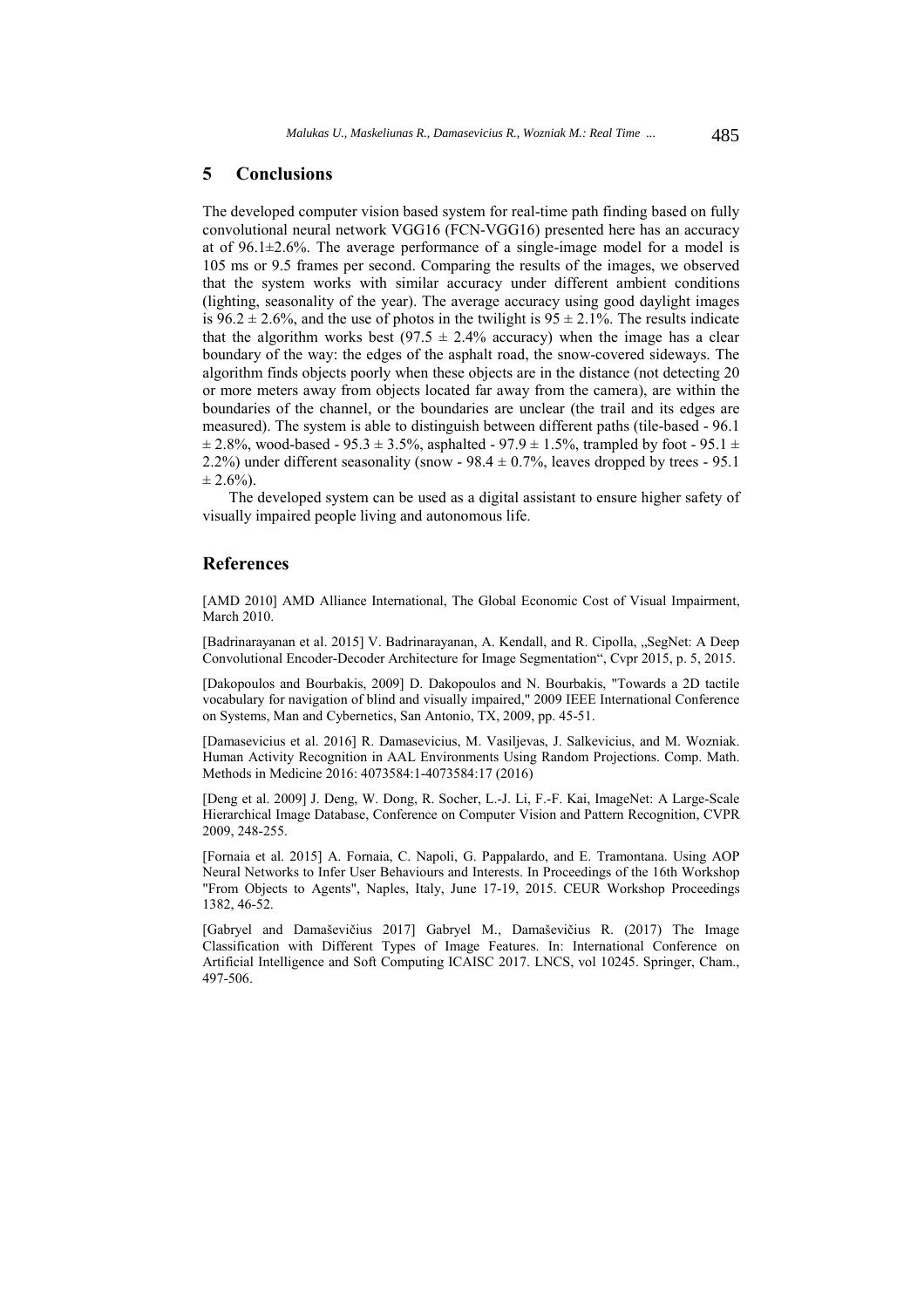[Geiger et al. 2011] Geiger, A.; Lauer, M.; Urtasun, R. A Generative Model for 3D Urban Scene Understanding from Movable Platforms. In IEEE Conference on Computer Vision and Pattern Recognition, Providence, RI, USA, 20–25 June 2011; pp. 1945–1952.

[Girshick et al. 2014] R. Girshick, J. Donahue, T. Darrell, and J. Malik, Rich feature hierarchies for accurate object detection and semantic segmentation, in IEEE Conference on Computer Vision and Pattern Recognition (CVPR), 2014, 580-587.

[He et al. 2016] K. He, X. Zhang, S. Ren, and J. Sun, Deep residual learning for image recognition, in: 2016 IEEE Conference on Computer Vision and Pattern Recognition, CVPR 2016, Las Vegas, NV, USA, June 27-30, 2016, 770-778.

[Hersh and Johnson 2010] Hersh, M., Johnson, M.A.: Assistive Technology for Visually Impaired and Blind People. Springer, Berlin (2010)

[Kingma and Ba, 2014] D. Kingma and J. Ba, Adam: A Method for Stochastic Optimization, Int. Conf. Learn. Represent., p. 1–13, 2014.

[Krizhevsky et al. 2012] A. Krizhevsky, I. Sutskever, ir H. Geoffrey E., "ImageNet Classification with Deep Convolutional Neural Networks", Adv. Neural Inf. Process. Syst. 25, p. 1–9, 2012.

[LeCun and Bengio 1995] Y. LeCun and Y. Bengio: Convolutional Networks for Images, Speech, and Time-Series, in Arbib, M. A. (Eds), The Handbook of Brain Theory and Neural Networks, MIT Press, 1995.

[Li et al. 2015] B. Li, X. Zhang, J. P. Munoz, J. Xiao, X. Rong and Y. Tian, "Assisting blind people to avoid obstacles: An wearable obstacle stereo feedback system based on 3D detection," 2015 IEEE International Conference on Robotics and Biomimetics (ROBIO), Zhuhai, 2015, pp. 2307-2311.

[Long et al. 2015] J. Long, E. Shelhamer, and T. Darrell. Fully convolutional networks for semantic segmentation. Proceedings of the IEEE Conference on Computer Vision and Pattern Recognition, pp. 3431-3440 (2015).

[Loomis et al. 2001] Loomis, J.; Golledge, R.G.; Klatzky, R.L. GPS-Based Navigation Systems for the Visually Impaired. In Barfield, W., Caudell, T. Eds.; Fundamentals of Wearable Computers and Augmented Reality; Lawrence Erlbaum Associates Publishers, 2001.

[Manduchi and Kurniawan, 2010] R. Manduchi and S. Kurniawan. Mobility-related accidents experienced by people with visual impairment. Research and Practice in Visual Impairment and Blindness, 4(2):44–54, 2011.

[Martinez and Ruiz 2008] J. M. S. Martinez and F. E. Ruiz. Stereo-based aerial obstacle detection for the visually impaired. In Workshop on Computer Vision Applications for the Visually Impaired, 2008.

[Nassih et al. 2012] Nassih, M., Cherradi, I., Maghous, Y., Ouriaghli, B., Salih-Alj, Y.: Obstacles recognition system for the blind people using RFID. In: 6th International Conference on Next Generation Mobile Applications, Services and Technologies, 2012, pp. 60–63 (2012).

[Pradeep et al. 2010] V. Pradeep, G. Medioni, and J.Weiland. Robot vision for the visually impaired. In 2010 IEEE Computer Society Conference on Computer Vision and Pattern Recognition Workshops (CVPRW), 15–22, 2010.

[Praveen and Paily 2013] Praveen, R.G., Paily, R.P.: Blind navigation assistance for visually impaired based on local depth hypothesis from a single image. Procedia Eng. 64, 351–360  $(2013)$